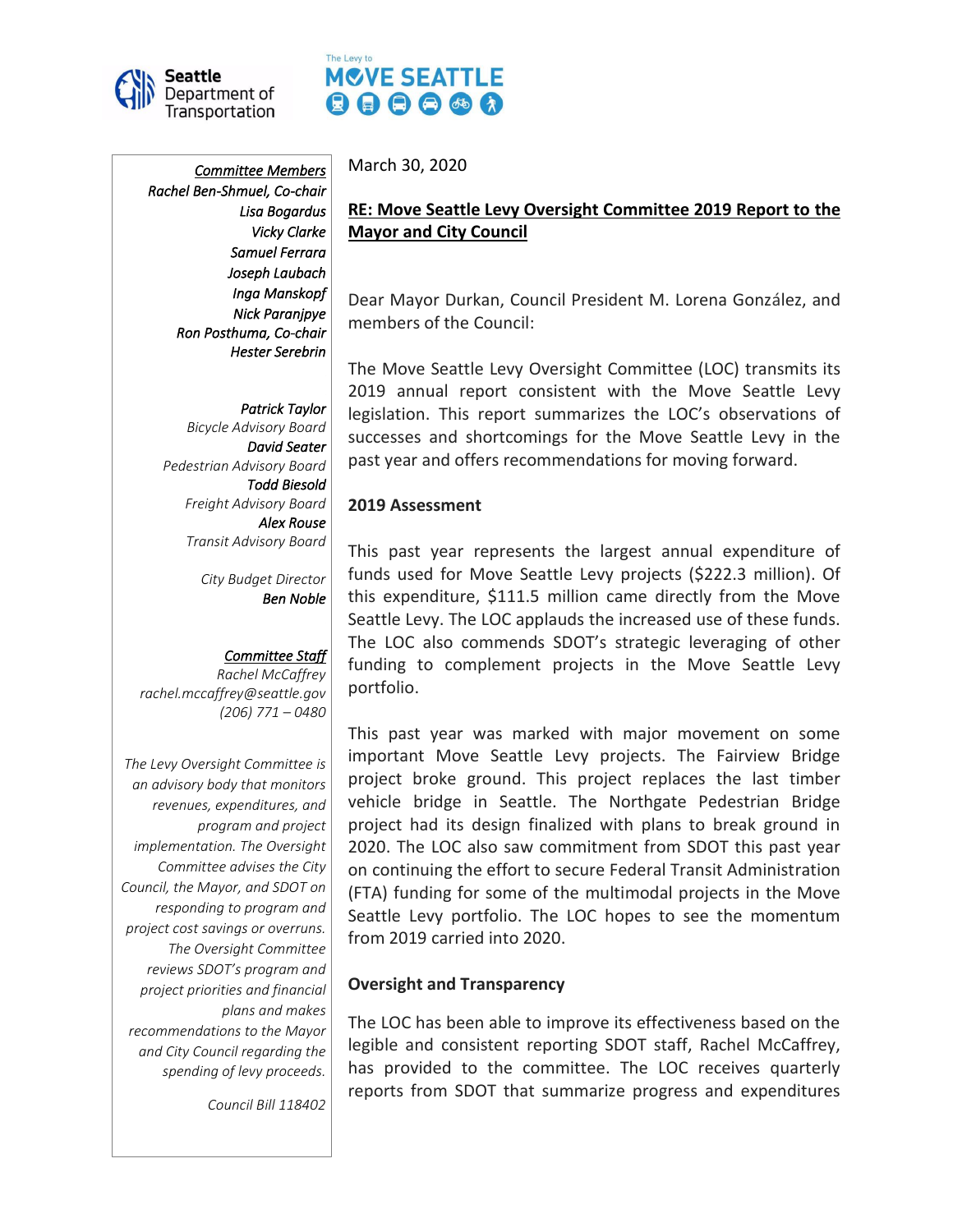on Levy projects. Rachel compiles information from many parts of the department, ensuring accountability to the LOC. The change over several years ago has been impressive. The tone of the interactions between Department representatives and the LOC has improved considerably, which is a credit to department leadership as well as Rachel. These reports have allowed the LOC to provide oversight continuously throughout the year. A recent LOC retreat organized by Rachel has resulted in increased involvement by many of the Committee members. The quote below from LOC co-chairs in the SDOT blog is an example of oversight guidance the LOC has been able to offer from our review of the quarterly reports.

*"We were glad to see the arterial paving accomplishments noted in the 3rd Quarter Report. SDOT contractors and crews have already completed almost all the work scheduled for this year and even begun work on projects scheduled for next year. This kind of accelerated project delivery is critical to restoring and improving transportation infrastructure in our fast-growing city. Underspending in a few areas, though well explained in each case, needs to be monitored carefully to stay on track."*

# *Ron Posthuma and Betty Spieth-Croll, Co-Chairs, 11/6/2019*

The LOC was given a briefing on the 2020 budget prior to its approval and was given the opportunity to comment. The LOC wrote a 10/8/2019 memo with recommendations for the 2020 transportation budget. One recommendation was to use proceeds from the Mercer Mega Block sales to fund Move Seattle Levy projects. Both the Mayor and City Council chose to add additional funding to Levy projects from the Mercer Mega Block sales in the adopted budget. The LOC commends this decision.

In addition to finding the quarterly reports helpful, we particularly appreciate the agency's efforts to be transparent regarding its pursuit of funding the multimodal corridor projects. Understanding the steps the agency has taken—and has to take—in seeking key multimodal project funding from, for example, the FTA, has allowed us to be in a better position to offer perspectives on where limited funding should be spent. The Committee encourages SDOT to work toward fulfilling the voter-approved Levy multimodal commitments of redesigning major streets to improve connectivity and safety for all travelers, whether they walk, bike, ride transit, or drive. As the LOC stated last year, even with limited funding, the original goal of holistically addressing the needs of all travelers should not be abandoned.

# **Vision Zero**

In 2019, at least 25 people died in traffic-related collisions in Seattle. The majority of them (16) were killed while walking or rolling. This is close to the highest in over a decade and is not acceptable, especially considering there are proven ways to prevent pedestrian deaths. One of the Move Seattle Levy goals is to advance the City's Vision Zero Plan for eliminating traffic deaths and serious injuries by 2030. In 2019 Levy funds were used to complete six Vision Zero projects. This is not enough. While the LOC will continue to work with SDOT so that Vision Zero projects funded by the Levy are implemented as quickly and effectively as possible, we urge the Mayor to take further measures to address this crisis. We applaud the Mayor for reducing citywide speed limits, establishing leading pedestrian intervals, and conducting additional studies,

Move Seattle Levy Oversight Committee 2019 Report to the Mayor and City Council 2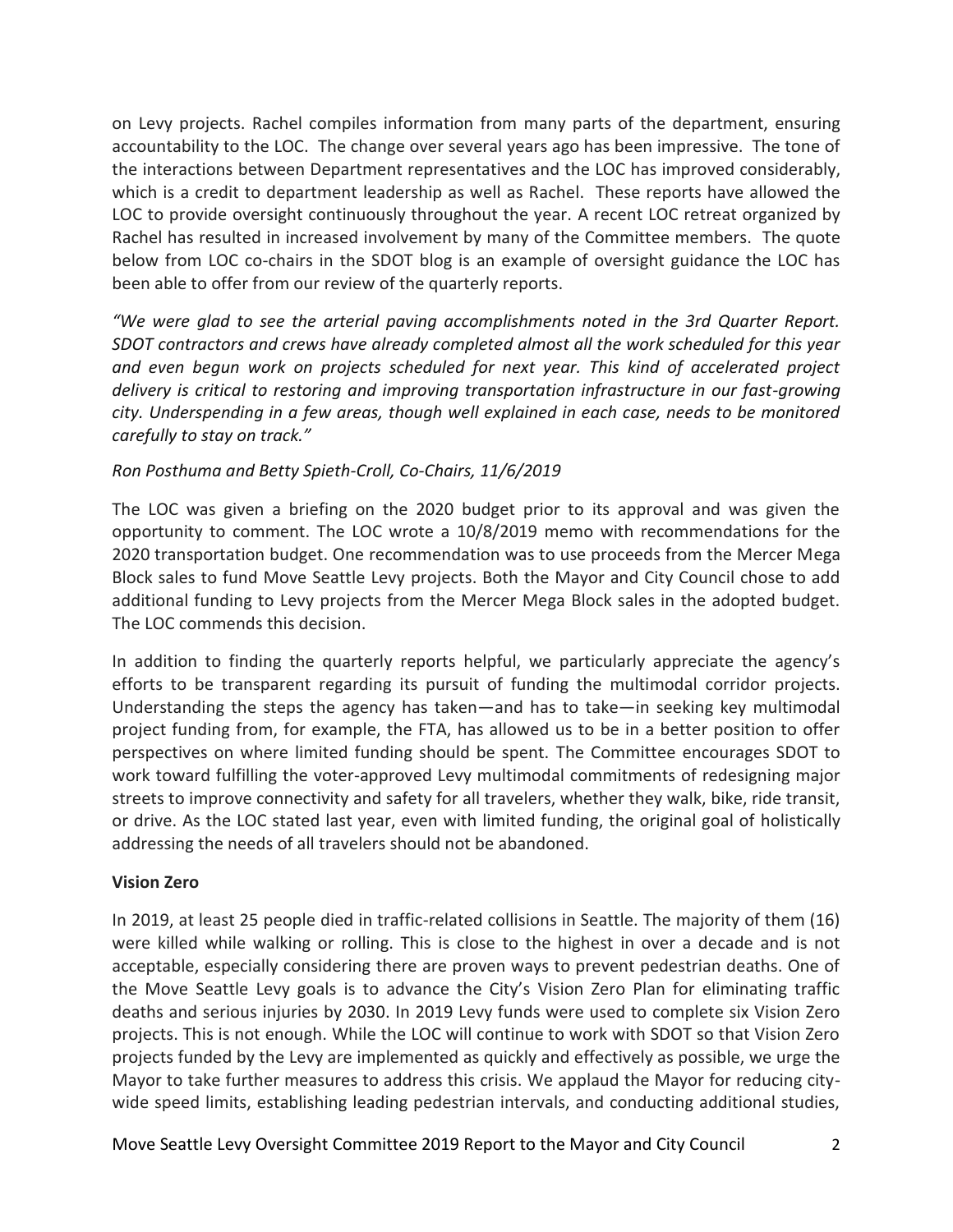but further measures are needed in a growing city like ours to reduce fatalities and serious injuries among people who are simply walking and rolling along our city streets.

## **Neighborhood Street Fund**

The LOC participated in the 2019 Neighborhood Street Fund (NSF) project selection process. The LOC credits SDOT staff for making a concerted effort to provide outreach to underserved communities.

Small groups of LOC members visited the finalist projects. The committee then deliberated as a whole to select the projects that would receive funding. The LOC emphasized equity as a major criterion in selecting projects that were to receive funding. Projects that were in areas of the city that have been historically underserved received priority. The LOC was happy to see SDOT mirror this emphasis on equity in their outreach efforts to the public for the NSF process.

The NSF projects varied in scope and estimated cost. Some of the larger projects that were considered in the NSF selection process appeared to be outside the spirit of the NSF program. Larger projects approved in the 2019 cycle such as the Broadway and John Street signal improvements as well as the 51st Ave South and Renton Ave South Safety Enhancements are projects that appear to offer benefits to the city as a whole (not just the neighborhood in question). The LOC would like to see SDOT find funding outside of NSF funds in the future for projects similar to these.

## **Bicycle and Transit Improvements**

In 2019 there was an increase in the number of people biking on many routes in the city; bike counters throughout the city showed higher volumes of bicycle travel. Our improved bike networks are getting more people to ride. The Center City Bike Network improvements completed in 2019 provide new and safer connections for people bicycling. But there are still many significant gaps in the bike network.

The original Move Seattle Levy deliverables included building approximately 50 miles of new protected bike lanes and 60 miles of greenways, completing over half of the Bicycle Master Plan citywide network. By the end of Q3 2019, only 13.7 miles of protected bike lanes and 14.8 miles of greenways were completed (Levy Deliverable #5). The Committee encourages SDOT and city leadership to prioritize building a complete bike network. Active and healthy transportation is critical to moving people safely through the city and decreasing carbon pollution. Our Vision Zero goals and climate change goals both depend on completing the connections in the Bike Master Plan by 2030.

Transit use also continues to trend upwards in the city. As Seattle grows, the population will become more dependent on reliable transit. The LOC hopes to see continued priority given to transit projects in the Levy portfolio (specifically the ones in Levy Deliverable #18 - Multimodal Improvements). The Transit/Multimodal subprogram has thus far shown the least deliverable progress of any major portion of the Levy program. While some projects are dependent of